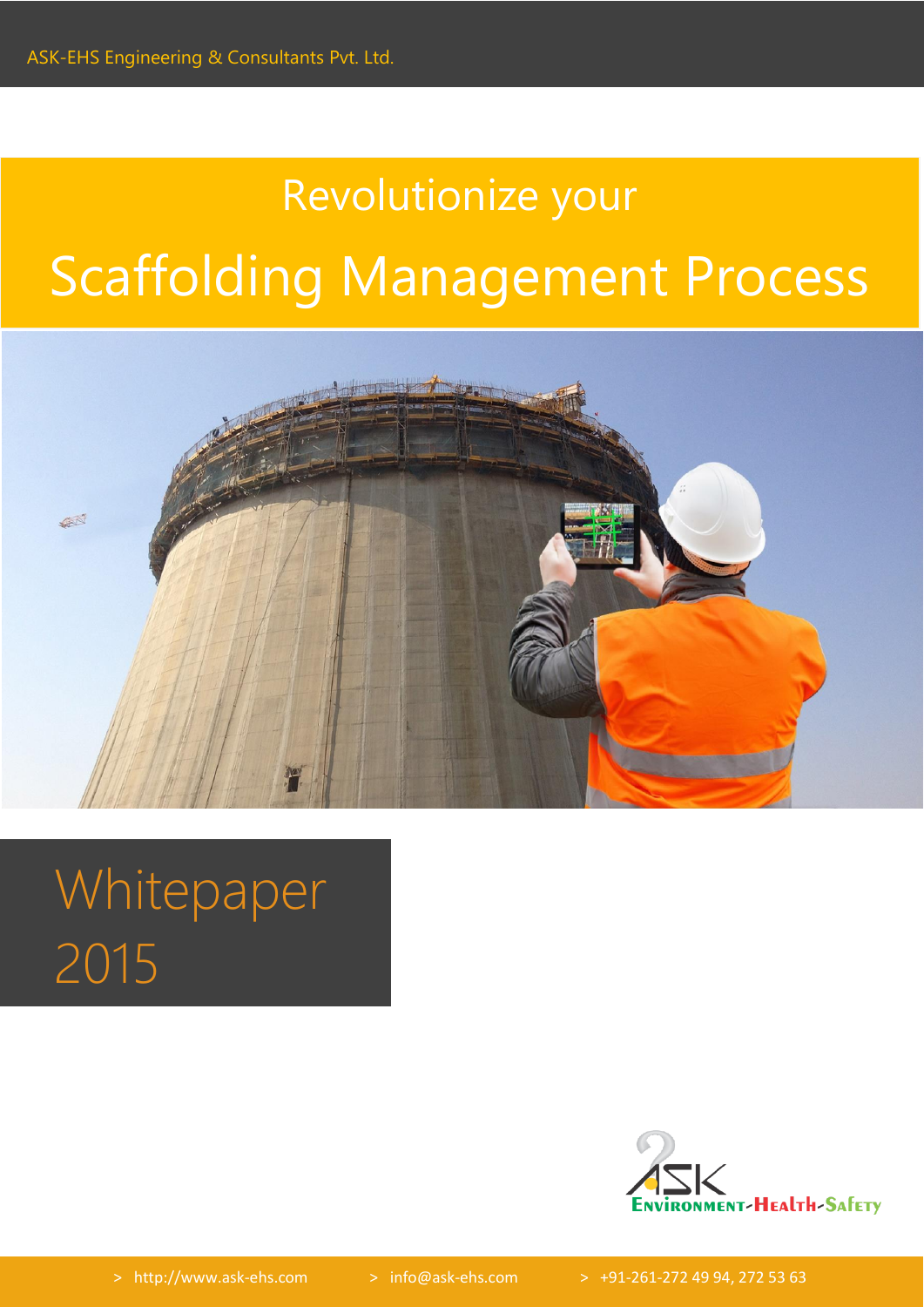The Bureau of Labor Statistics' Census of Fatal Occupational Injuries (CFOI) reported 54 fatalities occurred in the year 2009 from scaffolds, staging.

## Abstract

Scaffolding management software is a solution which caters precise business requirements and boosts your business to get better results over your competitors. For global organizations two factors are of high concern:

- 1. Feasibility of the software implementation
- 2. ROI (Return on investment)

This whitepaper contains facts that would assist in efficient implementation of the scaffolding management software and also attempt to calculate & understand ROI

## Client Facts

- Leading infrastructure and construction companies
- Multi-million man-hours in a year, including contractor hours  $\bullet$
- Hundreds of scaffold builders
- Tons of scaffold materials used

## Business Case

Clients (companies) used manual system to deal with enormous amount of scaffolding operations. The system manages scaffolding life cycles like requests, its approval, building, dismantling etc. Estimation was that only half of scaffolds had formalized requests and most requests were communicated verbally.

Clients identified a requirement for a software system that has the ability to improve their scaffolding management operations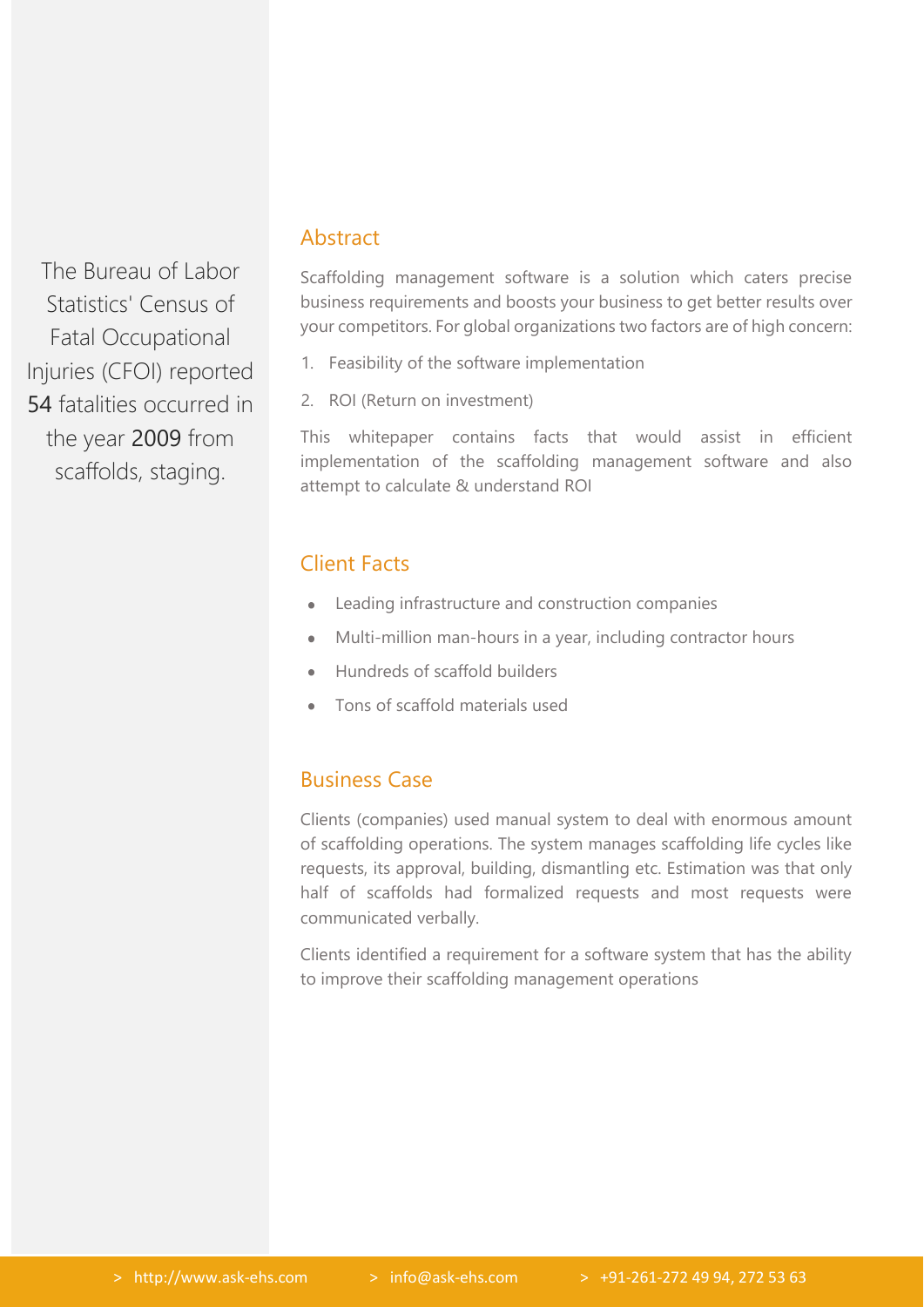# **Challenges**

*Some of the major challenges faced were:*

#### Information management – flow, gathering & sharing.

The scale of man & material involved was large with a huge amount of information being generated. To collect it at a centralized location in a manner were it can be shared efficiently was a big challenge. The information had to be made available in real-time and quickly such that the lessons learnt could be shared in an instant. This would help stop incidents.

### Consolidation of data for generating key performance indicators (KPI)

Decision making authorities needed to know clear and measurable performance scores that would help determine people's performances, their progress and the progress of the project.

It was also important to know about ROIs, identification of areas that require improvement, resource deployment and management, training management and a way in which resources could be utilized better. This was a huge challenge in the manually operated system.

#### Better planning & identification of production bottlenecks

Planning had to be done in such a way that available resources could be utilized efficiently. Identification of bottlenecks in terms of man & material was a difficult task.

#### Investments of time

A lot of the active time of authorities was being consumed behind accessing each other, taking clearances & approvals. The existing system required a lot of movement & frequent communication between multiple individuals.

#### Data transparency

Everyone involved in the system needed to know the status of any application. It required a high level of data transparency. The requestor had to know about the status of his application such that it would help him plan his activities. At the same time, the clearing authorities also needed all the information and status updates for them to make an accurate decision.

72% of workers injured in scaffold accidents attributed the accident either to the planking or support giving way, or to the employee slipping or being struck by a falling object.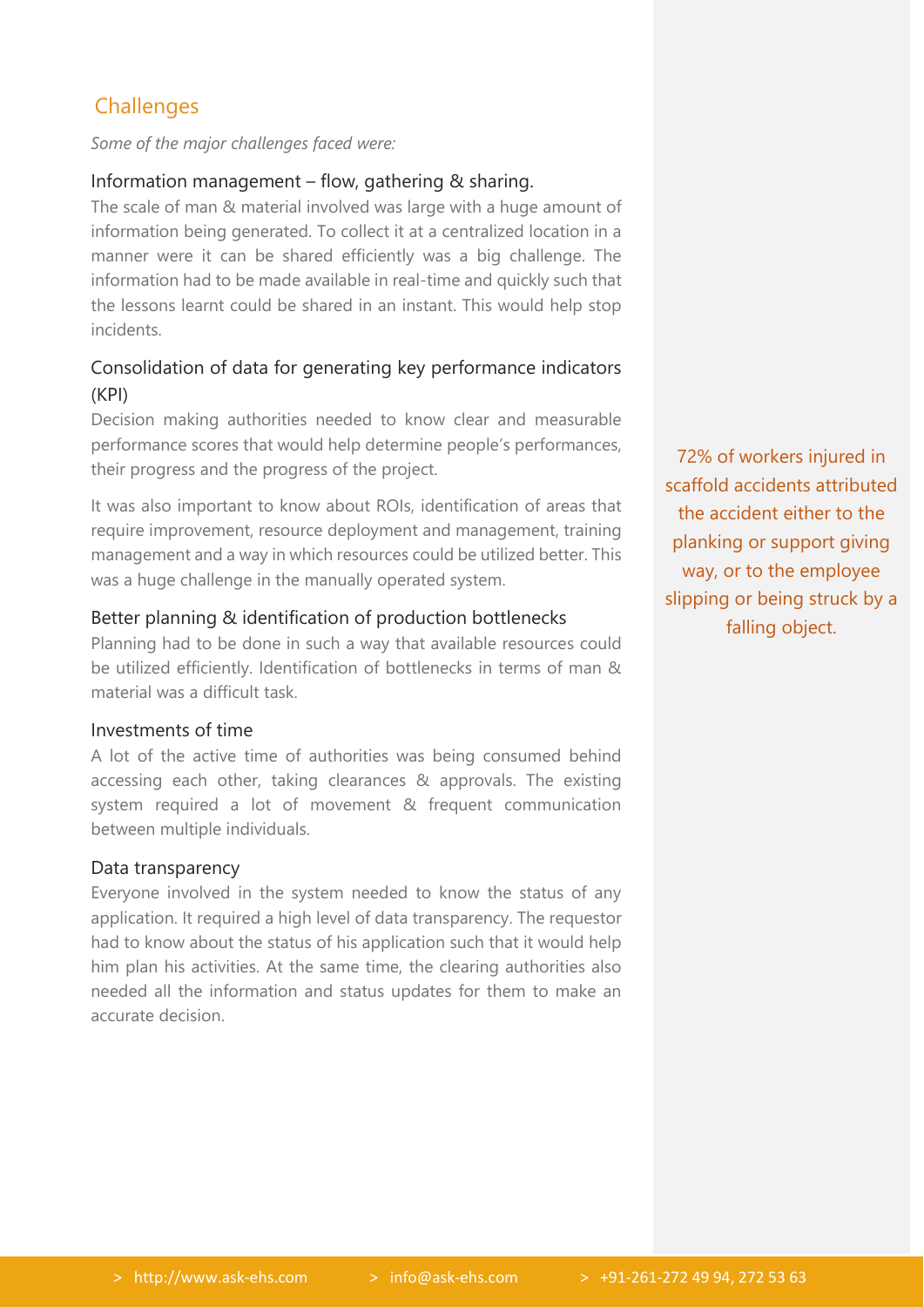Daniel Palmer Jones and David Henry Jones revolutionized scaffolding. Modern day scaffolding standards, processes and practices can be recognized to these men and their companies. Daniel Palmer Jones is considered as the grandfather of scaffolding and patent applicant and holder for many scaffold components still in use today.

### **Solution**

The findings led to the development of a custom made solution of all mentioned challenges.

The solution was never easy as it required experts in designing software and at the same time deep understand of scaffolding as a subject.

After a successful evaluation of knowledge, experience, domain expertise and several rounds of discussions between both parties, a broad scope of work was decided. Eventually, a detailed requirement document was prepared in connection with the scaffolding management software.

It required working closely with the client for designing a tailor-made solution which was "simple to use" and at the same time had the ability to overcome all the identified challenges.

## Insights & their implementation in the solution

*The following insights were considered to make the software application easy for implementation (one of the major objectives).*

#### Extension of software to smart (handheld) devices

The idea of extending the software application to handheld devices was explored. This would help crew members utilize the software from the field itself. They would be able to generate a request for a scaffold from the site while the production supervisor could fill in his production report from the site itself. The concerned authority would then approve the request at any time based on information available on his smart device and from anywhere (e.g. airport, during business trip, travelling from home to office). A lot of the user's time would be saved because of this feature as they would not be required to come at their offices to make entries and/or to access the software.

#### Operating in offline mode

It was discussed and thought that software would be developed in a manner where it can be operated in offline mode as well. Most of the users on the field would be in places where they would find difficulty in connecting with available networks. Hence software was developed in a way where it didn't require continuous network connectivity. The user would be able to see the data in offline mode, raise request, approve request, fill production report etc. without any network connectivity. Once the device connects to a network, the data would be synchronized to the server. This was one of the major features as it would resolve one of the most persistent and common problem on project sites – unavailability of network (connectivity).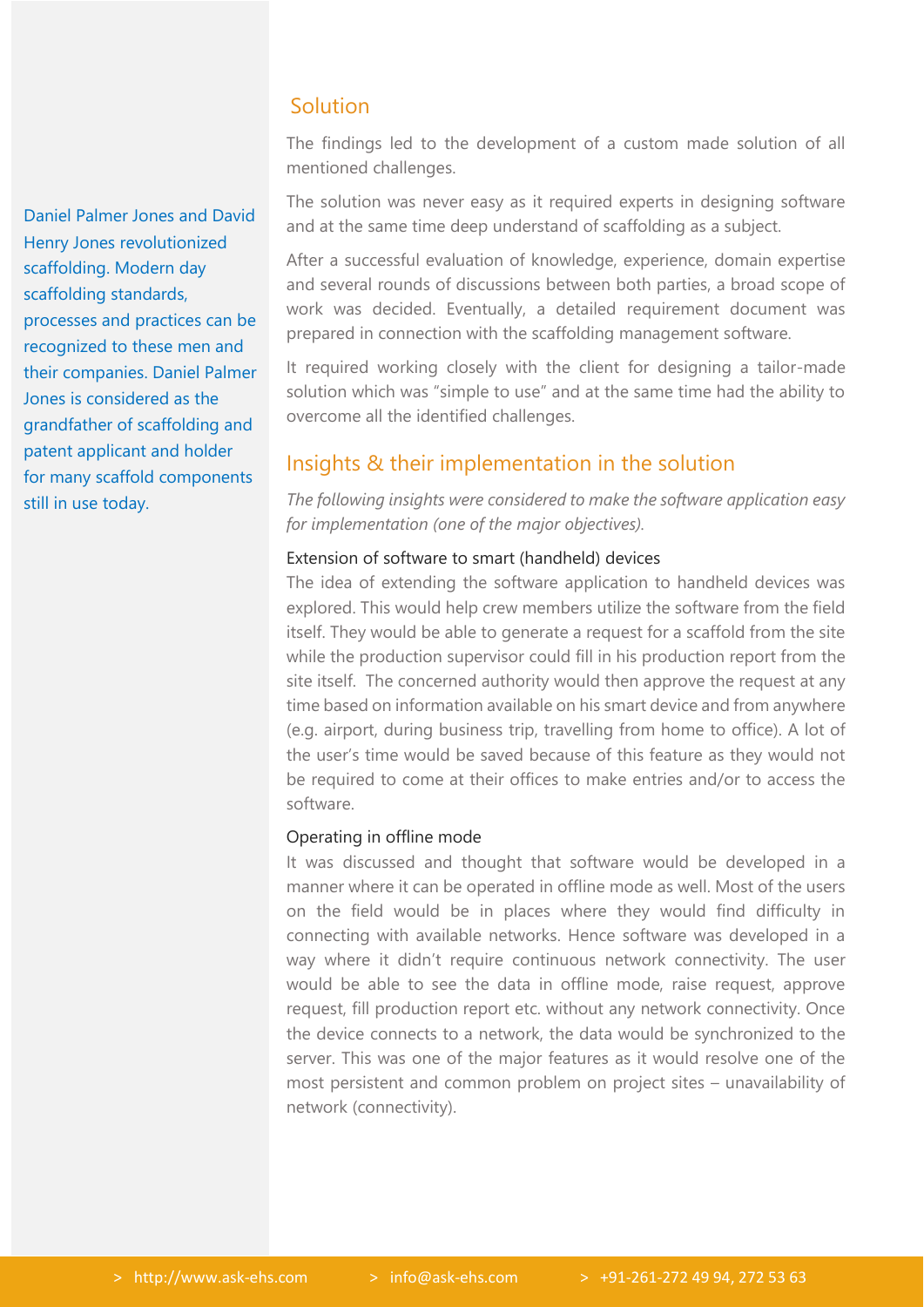#### Simplicity and ease-of-use

Forms needed to be simple such that it included only important information. Furthermore, complexities in reporting were also solved by calibrating the software to generate 'real time' analytics, graphs, charts & KPIs.

#### User friendly application

Dropdowns were included within the form at various places such that users can easily make data entries in the software

#### Other value additions

The software would be designed with the intention of providing various tools that included visual appearance of the site. Features like area-map tool, image capturing & commenting tool were included for the purpose. Because of these tools, authorities would be able to see the current status of all the scaffolds standing on the site. Additionally, they could see images from various angles for the scaffold requirement and in most of the cases, personal visit to site could be eliminated. While this is mandatory in all cases before approving a request, these features helped in eliminating a major part of the personal visits that would otherwise be taken.

*Using all of the above insights, the software solution was developed and implemented successfully at the designated location.*

NOTE: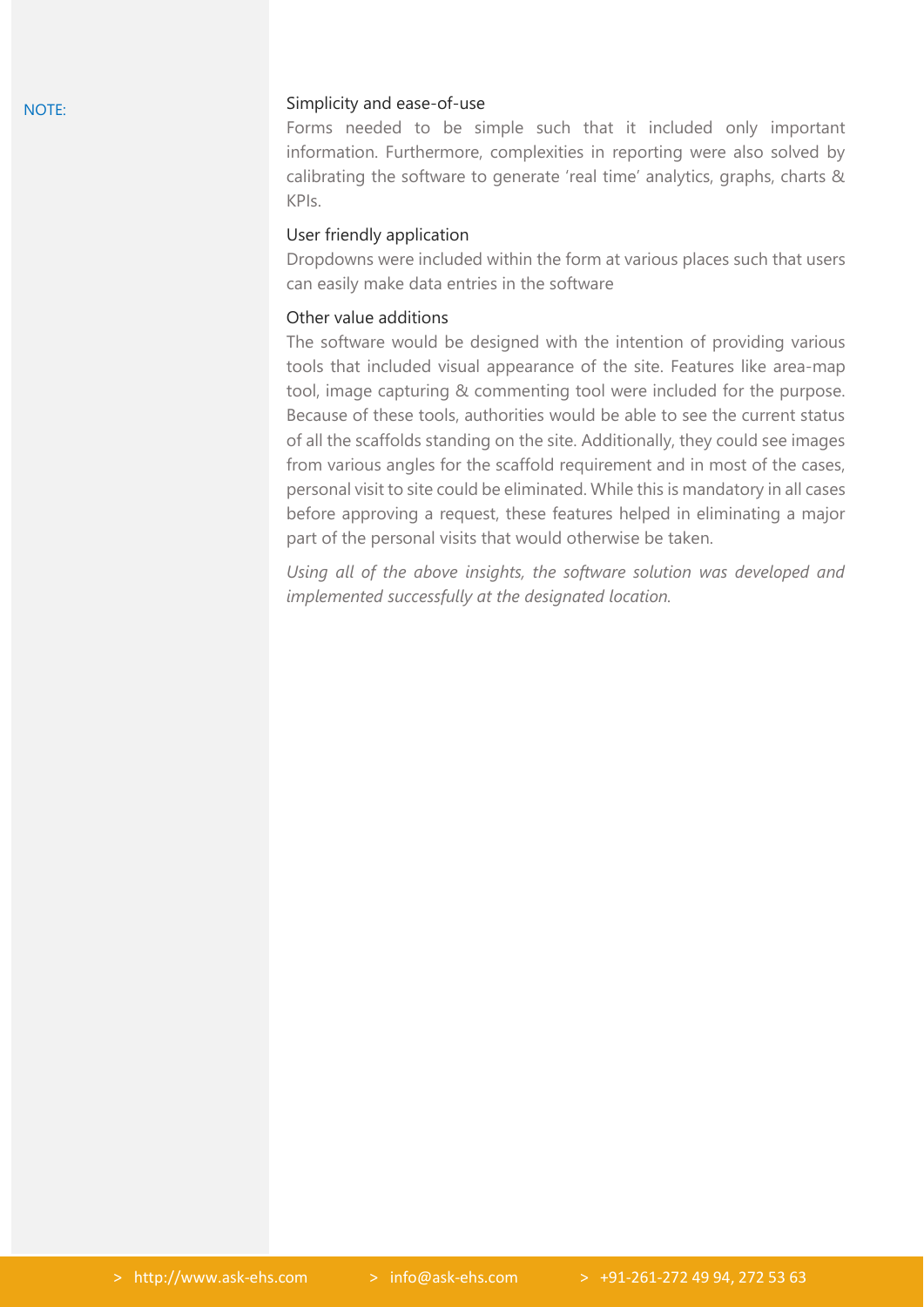## Award winning results

The following results have been registered after usage of the software

- 100% scaffold requests are being generated through software and not a single request verbally
- Average request approval time is now decreased considerably
- Improvement in access
- Reduction in delay of scaffold availability due to communication gap/error & timely approvals+
- Some of the scaffolds were never required in the first place but due to unavailability of information they could not be identified previously. Now, because of the software, the client is able to identify and reject these scaffold requests. The end result is that they are building fewer scaffolds, which already amounts to a saving of production cost
- Significant time is saved in case of kick-off meeting between scaffold requestor and scaffold team to understand the requirement
- Manual data entry completely removed
- The software can accurately report team productivity data. Hence identification of requirement of training/motivation became possible. This has already resulted in improvement in the productivity of the Scaffolding team
- Due to unavailability of software, someone has to manage data (hard copy/excel) and has to combines data to generate various reports, KPIs and statistics. Lot of time was consumed for these activities. Now, software does all these work and generates realtime time reporting, KPIs and statistics in no time.

Scaffolding is composed of different planks and frames held by couplers or bolts. Some of the well-recognized scaffolding are swingstage scaffold or suspended scaffold, birdcage scaffold or independent scaffold, the cantilever scaffold and the single pole scaffold. Couplers, boards, tubes are some of the basic materials used in these type of scaffolding. Today scaffolding is mainly made of metal pipes. In some parts of Asia, scaffolding is made of bamboo and is even used while building very tall skyscrapers.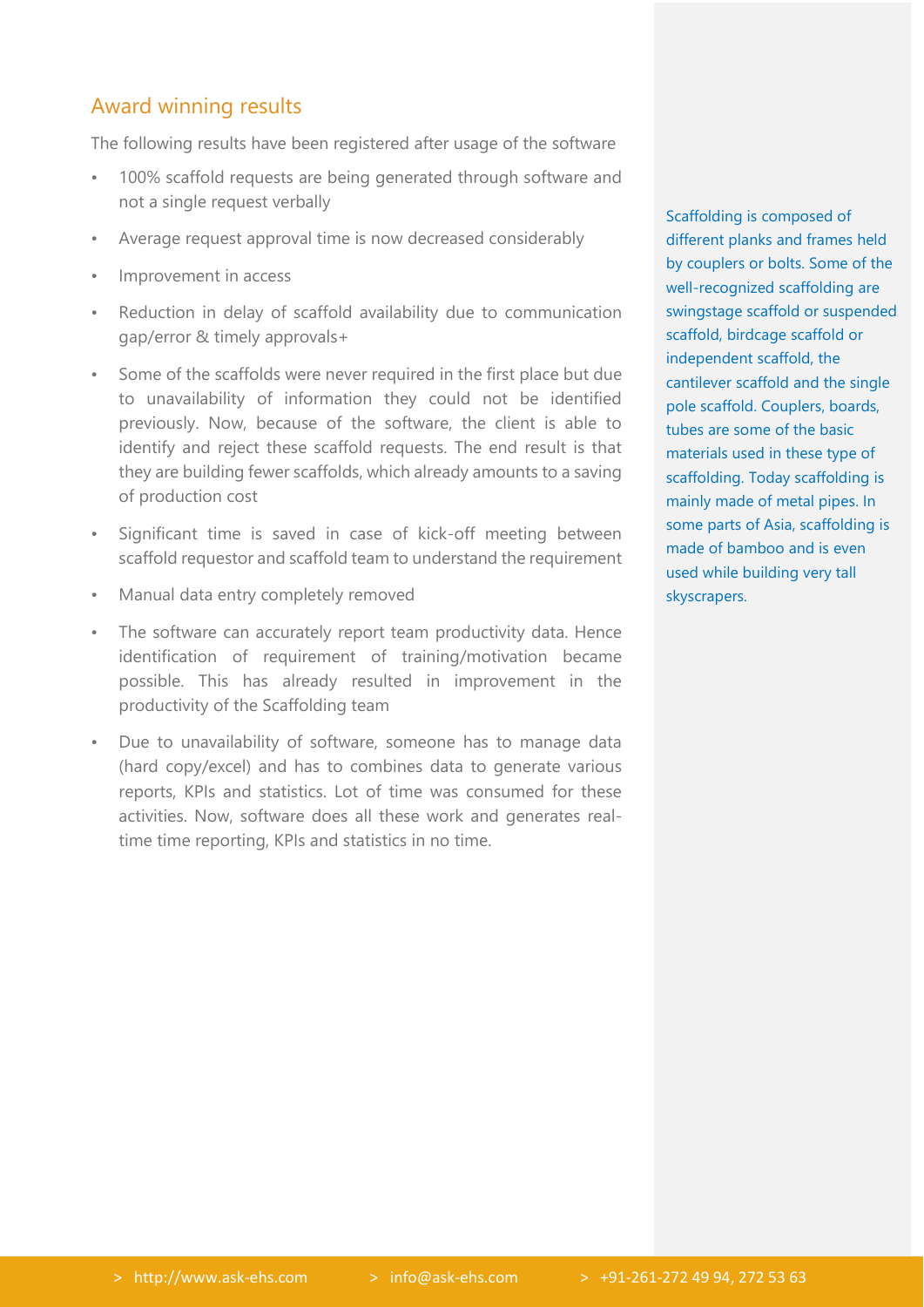#### Recommendations

• Adopting an electronic scaffolding management system can substantially contribute to the goal of operating excellence while reducing operational costs relatively well

• Benefits are based on more effective & efficient administration systems to enforce procedure prior to, during & after work as well as identifying key areas of improvement due to better analytical results

We believe that to arrive at a value proposition for the entire application is near impossible unless the true ROI (Return on investment) is experienced hands on by its users

We suggest that any organization may go for pilot phase with this application at one of the projects. This exercise will give a fair idea of the kind of ROIs that one can expect. Then the same solution can be extended to the all other plants and on enterprise level.

Note: